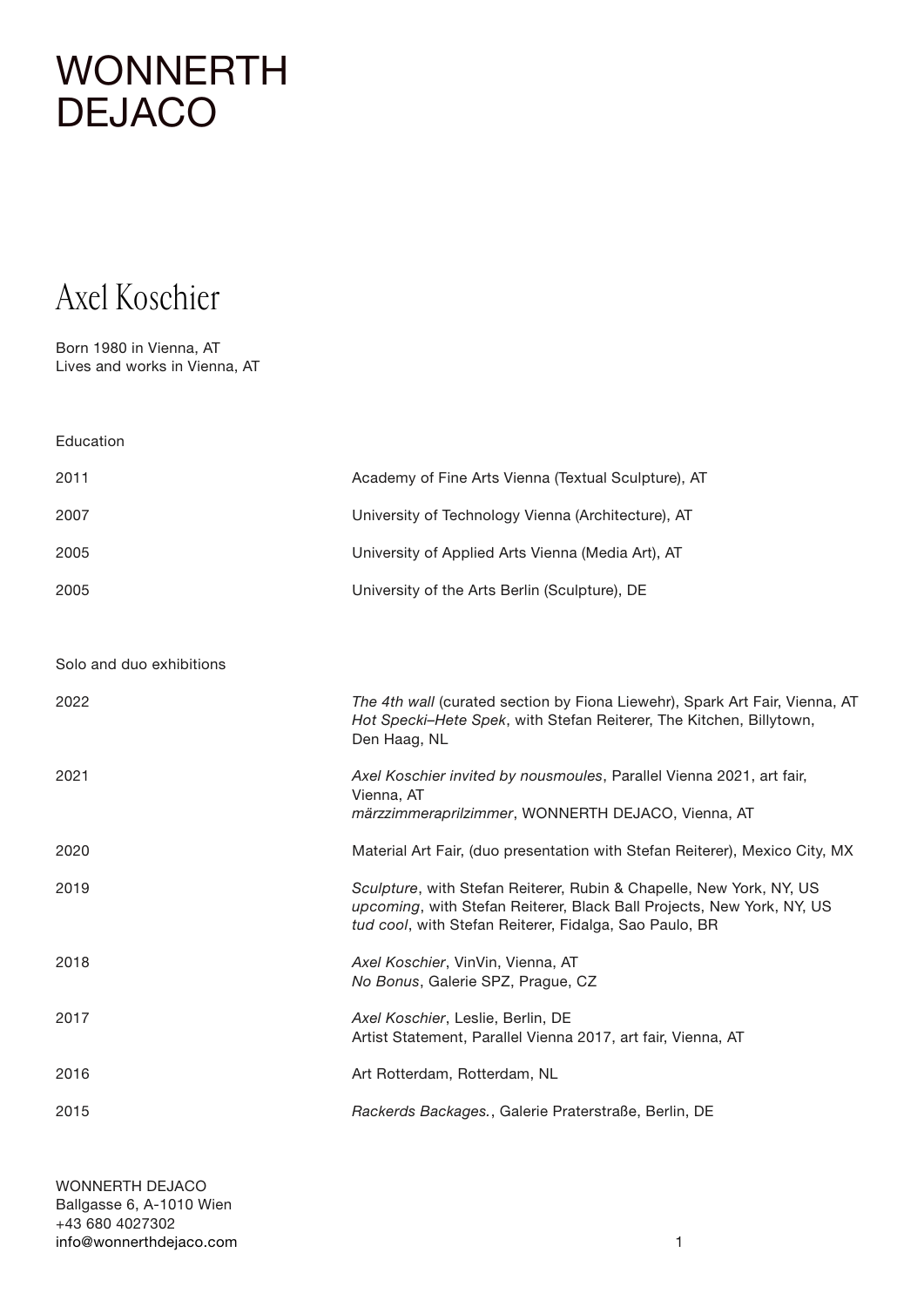| 2014 | Axel Koschier & Robert Müller, Ve.sch, Vienna, AT                     |
|------|-----------------------------------------------------------------------|
| 2011 | oT. (Use Your Head In Tennis), Galeria ADM, Mexico City, MX           |
| 2010 | 24 Stunden, Glogauer Straße 16, Berlin, DE                            |
| 2008 | Horst Skoff und die Denkarbeit, Bell Street Project Space, Vienna, AT |
| 2007 | Raumvermessungsobjekt Wittgensteinhaus, Haus Wittgenstein, Vienna, AT |

Selected group exhibitions

| 2021 | Annual Editions 2021/22, Kunstverein Bielefeld, Bielefeld, DE<br>Es ist viel passiert, Apartmenthotel Marienhof, Vienna, AT<br>AP 21, Aragon Park, Madrid, ES                                                                                                                                                                                           |
|------|---------------------------------------------------------------------------------------------------------------------------------------------------------------------------------------------------------------------------------------------------------------------------------------------------------------------------------------------------------|
| 2019 | Tombola, University Library, Academy of Fine Arts Vienna, AT<br>Demolished beauty, Palma de Mallorca, ES<br>Fauxthenticity, Austrian Cultural Forum, Prague, CZ<br>Finite Projections - the Deal of all Sapience, Gottrekorder, Graz, AT<br>Wiener Salon #1, Rue Maes 87, Brussels, BE<br>Über das Neue. Junge Szenen in Wien, Belvedere 21, Vienna, AT |
| 2018 | newjörg immemdorf, Julia Muggenburg, Düsseldorf, DE<br>genres/moods, PFERD, Vienna, AT<br>the ashtray show west, Belmacz, London, UK                                                                                                                                                                                                                    |
| 2017 | "org," Baba Vasa's Cellar, Shabla, BG<br>Dead Darlings #9 - Entropy, Foam, Amsterdam, NL<br>Mucca Pazza, Sanatorium Gallery, Vienna, AT<br>Constellations, wellwellwell, Vienna, AT<br>who's in the who's who, Kluckyland, Vienna, AT                                                                                                                   |
| 2016 | nightvision, República das Artes, Villa Nova de Cerveira, PT<br>j'arrive, super, Vienna, AT<br>Tokio Temporary Library, Austrian Cultural Forum, Tokyo, JP<br>ohne Titel, contemporallye, Augsburg, DE<br>London Art Fair, London, UK                                                                                                                   |
| 2015 | Sharing Space (curated by Victoria Dejaco), Alte Post, Vienna, AT<br>significant other, Korea Kulturhaus, Vienna, AT<br>Parallel 15 art fair (new jörg booth), Alte Post, Vienna, AT<br>Pompfinewras, Rua do Sol 172, Porto, PT                                                                                                                         |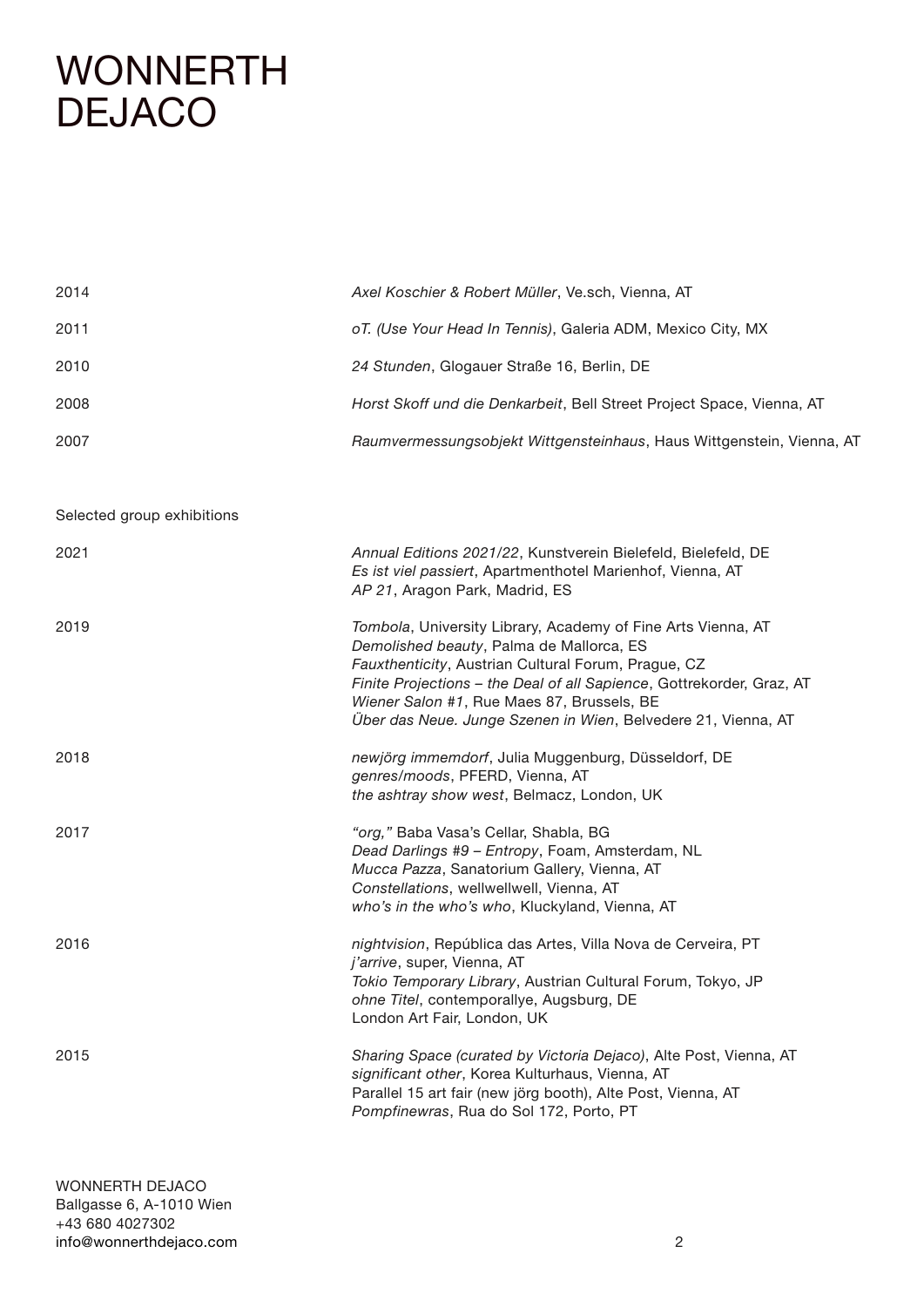|      | Import Export, Skulpturinstitut-Nordbahnhofgelände, Vienna, AT<br>Was die Wange röthet, kann nicht übel seyn, Galerie Engholm, Vienna, AT<br>Freie Sammlung Wien, Ve.sch, Vienna, AT<br>rauminhalt, Vienna, AT (Videoscreening)                                                                                                                                                                                                                                                                                                              |
|------|----------------------------------------------------------------------------------------------------------------------------------------------------------------------------------------------------------------------------------------------------------------------------------------------------------------------------------------------------------------------------------------------------------------------------------------------------------------------------------------------------------------------------------------------|
| 2014 | room to move, Korea Kulturhaus Österreich, Vienna, AT<br>Glitter, Kunstsalon im Fluc, Vienna, AT<br>Faistauer Prize for Painting, Traklhaus, Salzburg, AT<br>rigid frigid, Lenikus Studios, Vienna, AT                                                                                                                                                                                                                                                                                                                                       |
| 2013 | EXFULLMOON, CCA Andratx, Mallorca, ES<br>Pantone 705c, The Mews, London, UK<br>ABBC, 21'er Haus, Vienna, AT (Music/Performance)<br>Das Synthie Modul, der letzte Stand, Vienna, AT (Music/Performance)<br>6th sessss#sion, Lafin C'estmerde, Vienna, AT                                                                                                                                                                                                                                                                                      |
| 2012 | Sedimente, Kerstin Engholm Galerie, Vienna, AT<br>The Beatrix Curran Band, BAWAG Contemporary, Vienna, AT (Music/<br>Performance)<br>The Christian Ruchnewitz Band, Ve.Sch, Vienna, AT (Music/Performance)                                                                                                                                                                                                                                                                                                                                   |
| 2011 | Approaching Thessaloniki, Semperdepot, Vienna, AT<br>I have not seen it all, Tonkino Saalbau, Vienna, AT (Videoscreening)<br>Nuit black, Galerie Les Singuliers, Paris, FR (Videoscreening)<br>15th Biennale of the Mediterranean, Thessaloniki, GR<br>formerbellstreet, Passagegalerie Künstlerhaus Karlsplatz, Vienna, AT<br>Generación 2011 "special effects," La Casa Encendida, Madrid, ES<br>Remix 9, Galerie im Regierungsviertel, Berlin, DE                                                                                         |
| 2010 | ohne titel; special effects, Glogau AIR, open studios, Berlin, DE<br>The MacGyver Problem, Galerie im Regierungsviertel, Berlin, DE<br>max. 21x29,7, Paulusgasse 1030, Vienna, AT<br>ohne titel; okinawa, Glogau AIR, open studios, Berlin, DE<br>moving buildings 2010, P60, Amstelveen, NL<br>vínculos, Sala de exposiciónes Caja Duero, Valladolid, ES<br>Demoraum K, Kurzbauergasse - Academy of Fine Arts, Vienna, AT<br>Das Synthie Modul at sound: frame dimensions festival,<br>Ottakringer Brauerei, Vienna, AT (Music/Performance) |
| 2009 | kore sore are, Bunka Center Arakawa-ku, Tokyo, JP<br>Tokyo Moskau Wien New York Berlin, Galerie Vujasin, Vienna, AT<br>sound: frame festival, Künstlerhaus, Vienna, AT<br>Artendencias, Pozuelo de Alarcón, Madrid, ES<br>subvision. kunst. festival. off., Bellstreet Project Space, Hafencity,<br>Hamburg, DE                                                                                                                                                                                                                              |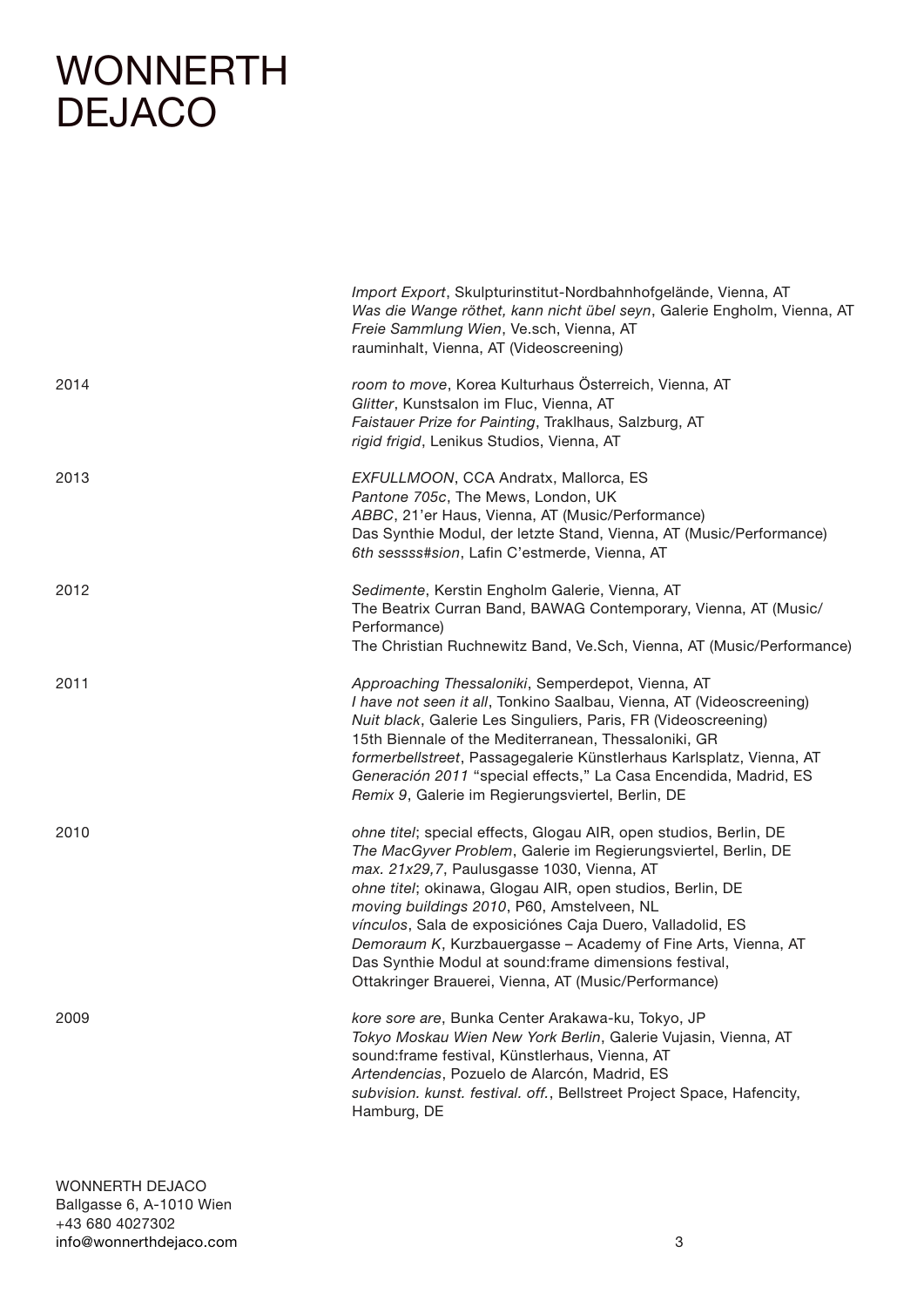[info@wonnerthdejaco.com](mailto:info%40wonnerthdejaco.com?subject=)

|                                                                | Next Reality, Yokohama Creative City Center, Yokohama, JP                                                                                                                                                                                                                                                                                                                  |
|----------------------------------------------------------------|----------------------------------------------------------------------------------------------------------------------------------------------------------------------------------------------------------------------------------------------------------------------------------------------------------------------------------------------------------------------------|
| 2008                                                           | Calypso, Sala Recalde, Bilbao, ES<br>artMart, Künstlerhaus, Vienna, AT<br>Heimo Zobernig, Work in Progress, Concertgebouw, Bruges, BE                                                                                                                                                                                                                                      |
| 2007                                                           | Das Synthie Modul, Club U, Vienna, AT (Music/Performance)<br>Das Synthie Modul, Badeschiff, Vienna, AT (Music/Performance)<br>Heimo Zobernig calling, Acapulco, Düsseldorf, DE<br>und#2, off space Messe, Karlsruhe, DE<br>artMart, Künstlerhaus, Vienna, AT                                                                                                               |
| 2006                                                           | UDARP, Kunsthalle Exnergasse, Vienna, AT<br>Das Synthie Modul, Kunsthalle Project Space Karlsplatz, Vienna, AT<br>(Music/Performance)<br>CMYK, Bellstreet Project Space, Vienna, AT                                                                                                                                                                                        |
| 2005                                                           | Das Synthie Modul, Eislaufverein Engelmann, Vienna, AT (Music/Perfor-<br>mance)<br>Die lange Nacht der Museen, Österreichis-<br>ches Volkskundemuseum, Vienna, AT                                                                                                                                                                                                          |
| 2004                                                           | facing, Galerie Westlicht, Vienna, AT                                                                                                                                                                                                                                                                                                                                      |
| 2003                                                           | Lumina, Heiligenkreuzer Hof, Vienna, AT                                                                                                                                                                                                                                                                                                                                    |
| 2001                                                           | Sensoren, Galerie Charim, Vienna, AT                                                                                                                                                                                                                                                                                                                                       |
| Other projects                                                 |                                                                                                                                                                                                                                                                                                                                                                            |
|                                                                | Horst Issues, Vienna, Austria (since 2017)<br>New jörg, Vienna, Austria (Kunstverein since 2013)<br>Pappenheimgasse 37, Vienna, Austria (shared studio space, organizer,<br>since 2012)<br>Die Halle, Vienna, Austria (shared studio space, organizer, 2004-2012)<br>ABBC (Music/Performance 2013/14)<br>Das Synthie Modul (Music/Performance since 2004; www.synthie.com) |
| Selected awards and grants                                     |                                                                                                                                                                                                                                                                                                                                                                            |
| 2019                                                           | Artist in Residence, Fidalga, Sao Paulo, BR                                                                                                                                                                                                                                                                                                                                |
| 2018                                                           | City of Vienna Gallery Prize for new jörg Kunst-                                                                                                                                                                                                                                                                                                                           |
| WONNERTH DEJACO<br>Ballgasse 6, A-1010 Wien<br>+43 680 4027302 |                                                                                                                                                                                                                                                                                                                                                                            |

4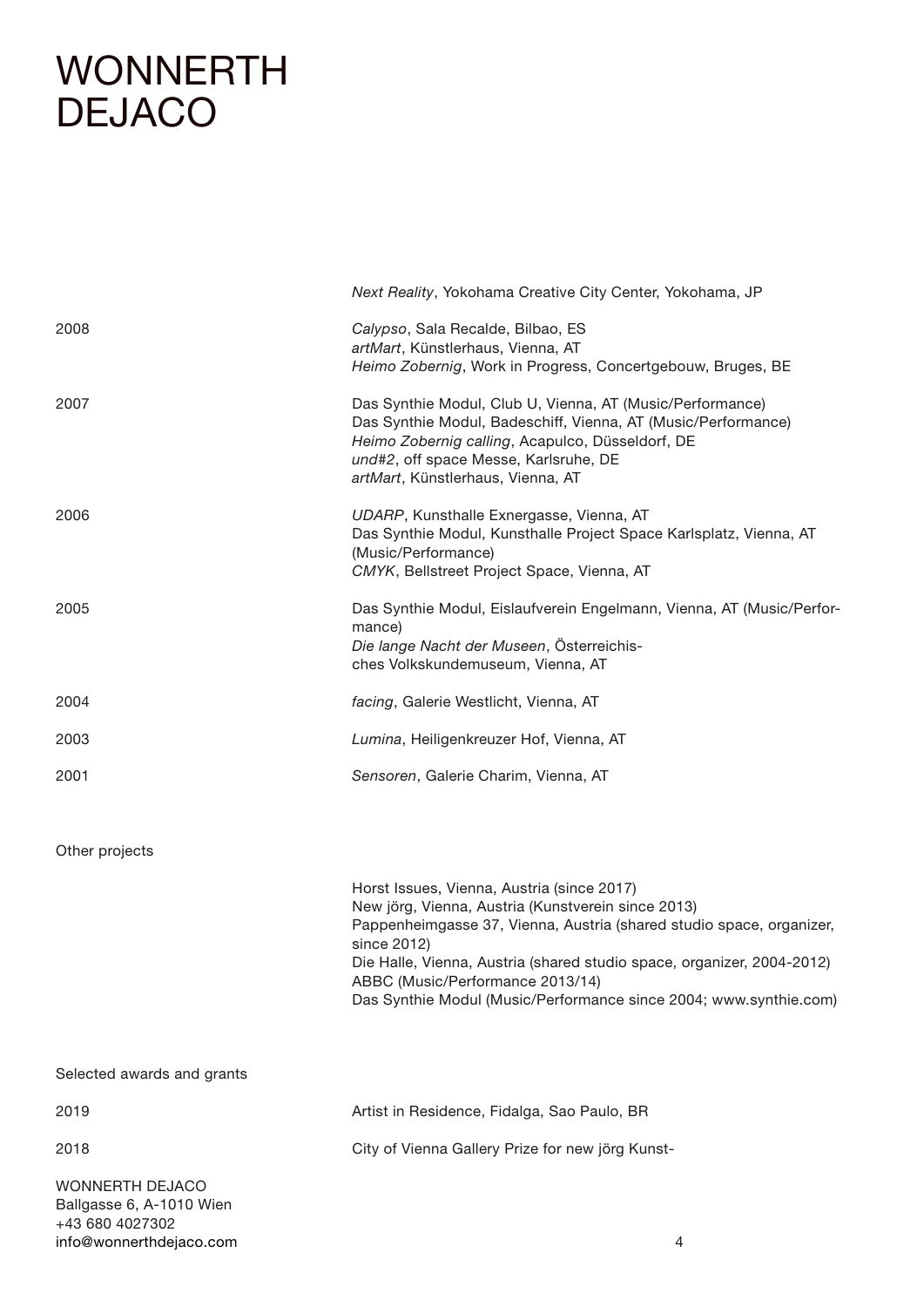|                       | verein (with Stefan Reiterer), AT                                                                                                                                                                                                                                                                                                                                                                                                                                                                                                                                                                                                                                                                                                                                                                                   |
|-----------------------|---------------------------------------------------------------------------------------------------------------------------------------------------------------------------------------------------------------------------------------------------------------------------------------------------------------------------------------------------------------------------------------------------------------------------------------------------------------------------------------------------------------------------------------------------------------------------------------------------------------------------------------------------------------------------------------------------------------------------------------------------------------------------------------------------------------------|
|                       | Research grant of the Austrian State, New York, NY, AT/US                                                                                                                                                                                                                                                                                                                                                                                                                                                                                                                                                                                                                                                                                                                                                           |
| 2016                  | SoArt Millstätter See, Carinthia, AT                                                                                                                                                                                                                                                                                                                                                                                                                                                                                                                                                                                                                                                                                                                                                                                |
| 2015                  | Djerassi Resident Artists Program, Woodside, CA, US<br>Grant of the Austrian State for Fine Arts, AT                                                                                                                                                                                                                                                                                                                                                                                                                                                                                                                                                                                                                                                                                                                |
| 2011                  | Artist in Residence, Centro ADM, Mexico City, MX<br>Generación 2011, Caja Madrid prize, ES                                                                                                                                                                                                                                                                                                                                                                                                                                                                                                                                                                                                                                                                                                                          |
| 2010                  | Artist in Residence, Glogau AIR, Berlin, DE                                                                                                                                                                                                                                                                                                                                                                                                                                                                                                                                                                                                                                                                                                                                                                         |
| 2009                  | Artist in Residence, Studio residency of the<br>Austrian State (BMUKK), Tokyo, JP                                                                                                                                                                                                                                                                                                                                                                                                                                                                                                                                                                                                                                                                                                                                   |
| 2004/05               | Erasmus Grant, University of the Arts, Berlin, DE                                                                                                                                                                                                                                                                                                                                                                                                                                                                                                                                                                                                                                                                                                                                                                   |
|                       |                                                                                                                                                                                                                                                                                                                                                                                                                                                                                                                                                                                                                                                                                                                                                                                                                     |
| Work in collections   |                                                                                                                                                                                                                                                                                                                                                                                                                                                                                                                                                                                                                                                                                                                                                                                                                     |
|                       | Kunsthalle 3000, AT<br>Obra Social Caja Madrid, ES<br>Artothek des Bundes, AT<br>Freie Sammlung Wien, AT                                                                                                                                                                                                                                                                                                                                                                                                                                                                                                                                                                                                                                                                                                            |
| Selected bibliography |                                                                                                                                                                                                                                                                                                                                                                                                                                                                                                                                                                                                                                                                                                                                                                                                                     |
|                       | Amira Ben Saoud, Spark Art Fair, eine Messe, die Kunstschaffende mögen,<br>Der Standard, 22 March, 2022<br>DIL, a deal with Belmacz, Axel Koschier & Stefan Reiterer, Vienna 2018<br>DIL, Axel Koschier & Stefan Reiterer, Prague 2018<br>Insert, Malmöe Zeitung, Malmöe, Vienna 2017<br>Medici Issues, Axel Koschier & Nick Oberthaler, Vienna 2017<br>Tokio Temporary Library, Tokyo 2016<br>Import/Export Zine, Vienna 2015<br>Anton Faistauer Preis 2014, Salzburg 2014<br>Ve.Sch Heft, Vienna 2014<br>Symbiosis? XV Biennal of the Mediterranean, BJCEM, Thessaloniki 2011<br>Approaching Thessaloniki, BMUKK, Vienna 2011<br>Generación 2011, Obra Social Caja Madrid, Madrid 2011<br>The MacGyver Problem, Axel Koschier, Berlin 2010<br>++ Zobernig ++ Display ++ Fetish ++, Christian Bretter, Vienna 2010 |